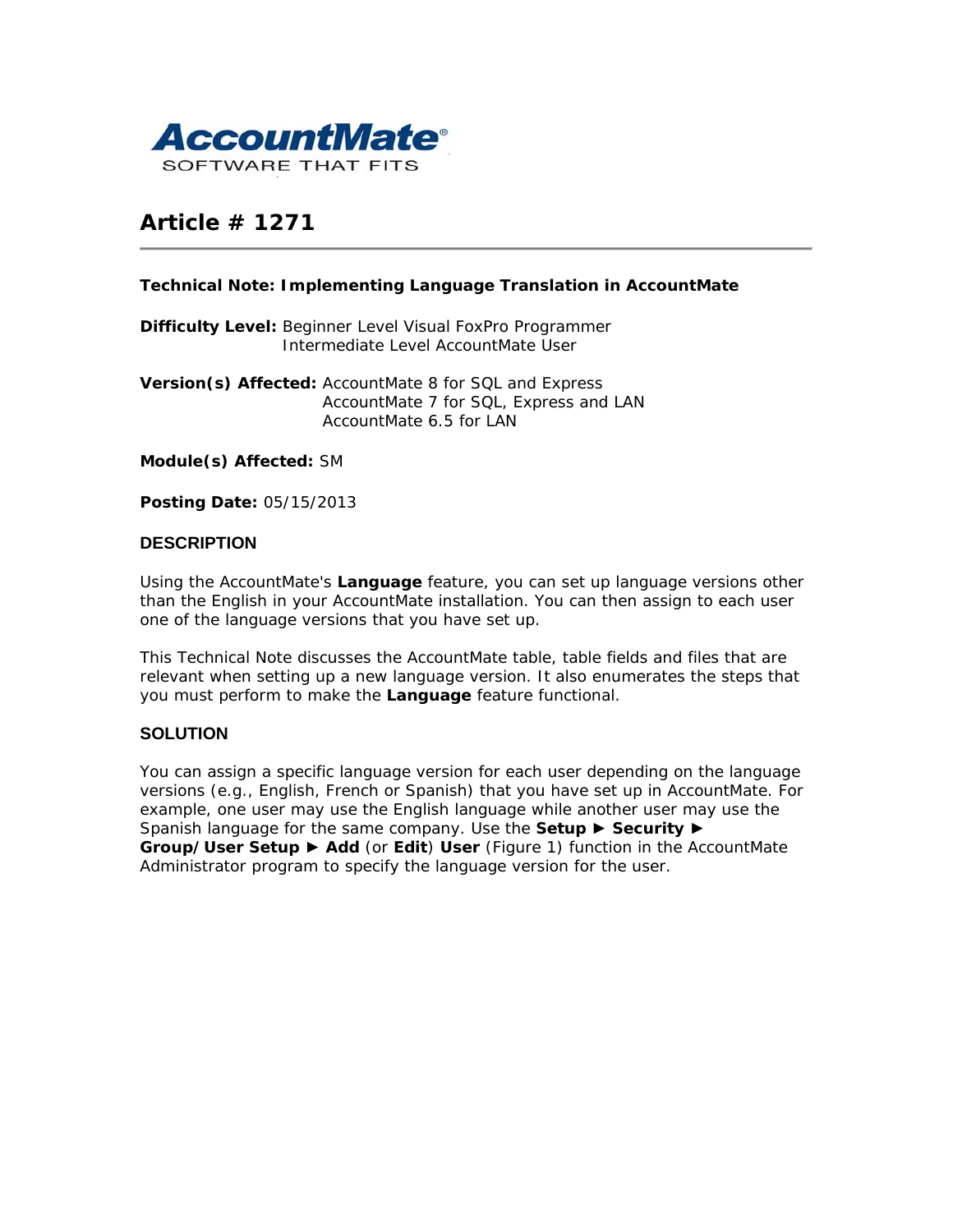|                                                                                                                     |                                                                                 |                                                                                                                                                                                                                                       |                                                                                                                                                                                                                                                                                                                                                                                                                                                                                                                                                                                | x |
|---------------------------------------------------------------------------------------------------------------------|---------------------------------------------------------------------------------|---------------------------------------------------------------------------------------------------------------------------------------------------------------------------------------------------------------------------------------|--------------------------------------------------------------------------------------------------------------------------------------------------------------------------------------------------------------------------------------------------------------------------------------------------------------------------------------------------------------------------------------------------------------------------------------------------------------------------------------------------------------------------------------------------------------------------------|---|
| <b>User Name</b><br>Group Name<br>Full Name<br>Password<br>Language<br>Track user a ENGLISH<br>Tab to selec SPANISH | Juanita<br>System<br>Juanita<br>*****<br>SPANISH<br>▼<br><b>BRITISH ENGLISH</b> | e)                                                                                                                                                                                                                                    | User must change password at next login<br>User cannot change password<br>Password never expires<br>V Allow multiple logins<br>User is locked out<br>Account is disabled                                                                                                                                                                                                                                                                                                                                                                                                       |   |
| Company List<br>Company ID                                                                                          | Name                                                                            |                                                                                                                                                                                                                                       | $[1]$ Test1<br>Feature<br><b>Access</b>                                                                                                                                                                                                                                                                                                                                                                                                                                                                                                                                        |   |
| Ы                                                                                                                   | [998] National Office Supply, Inc.<br>[999] National Office Supply, Inc.        | J<br>J<br>$\boldsymbol{J}$<br>$\overline{\mathcal{F}}$<br>$\overline{\mathcal{L}}$<br>√<br>J<br>$\overline{\mathcal{L}}$<br>$\overline{\mathcal{L}}$<br>√<br>$\overline{J}$<br>J<br>$\boldsymbol{J}$<br>$\overline{\mathcal{J}}$<br>J | Update/Delete Customer in Maintenance<br>Edit Customer Settings in Maintenance<br>Update/Delete Inventory in Maintenance<br>Edit Inventory Settings in Maintenance<br>Edit Inventory Transfer Cost Adjustment<br>Allow Negative Quantity On-Hand Updates<br><b>Amend Sales Order</b><br>Amend Sales Quote<br>Amend AR Invoice<br>Show Complete Credit Card #<br>Show Sales Order Line Item Cost<br>Show AR Invoice Line Item Cost<br>Edit Tax Code/Amount in AR/SO<br>Edit Revenue Code in AR/SO<br>Update/Delete Vendor in Maintenance<br>Edit Vendor Settings in Maintenance |   |

**Figure 1: Add User Window**

The new language version must be added in AccountMate's language table (**amlang**). The primary language translation files are housed in the **amlang.ctrandbf** (Primary Label Translation File)

and **amlang.cmemodbf** (Primary Message Translation File) fields; thus, you must verify that the language translation files that are defined in these fields are created. These language translation files must be placed in the Common Files folder if you are using AccountMate 8 or in the AccountMate root directory if you are using AccountMate 7 or lower.

For example**,** you want to set up the Spanish language version in your AccountMate installation. Given that you use "span" to name the Spanish translation files, the values in **amlang.ctrandbf** and **amlang.cmemodbf** must be *amw\_span* and *amm\_span*, respectively and the following Spanish translation files must be placed in the Common Files folder or in the AccountMate root directory, whichever is applicable:

**ctrandbf** Translation Files (Spanish):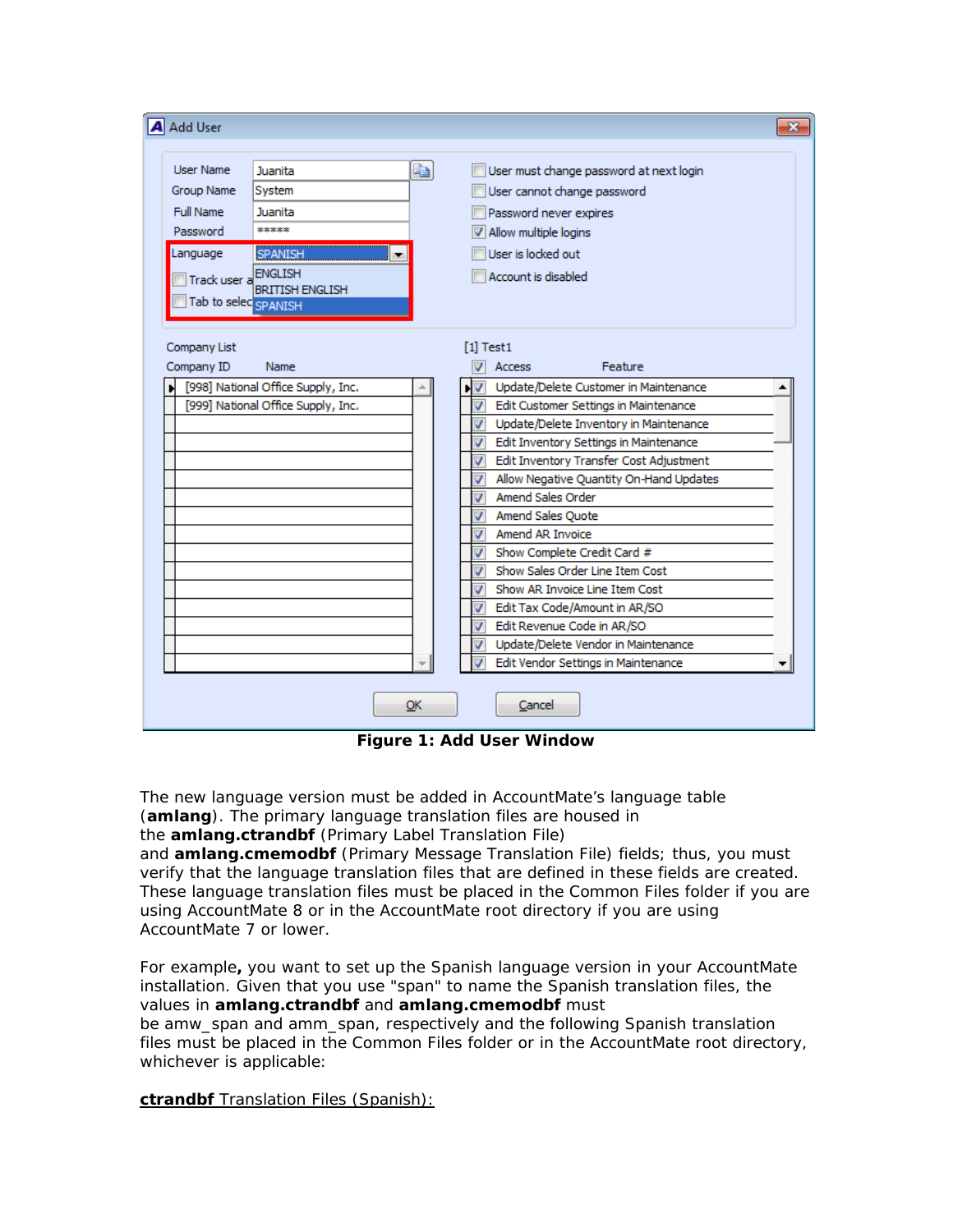*amw\_span.cdx amw\_span.dbf amw\_span.fts*

**cmemodbf** Translation Files (Spanish): *amm\_span.dbf amm\_span.cdx amm\_span.fpt*

*Note: Click [here](http://www.accountmate.com/businesspartner/pdfdownload.asp?info/technotes/1271/sample_translation_tables.zip) to download a zip file containing sample language (Spanish) translation files. You can use these sample language (Spanish) translation files as your guide when you create your own language translation files.*

*Amw\_span.dbf* is the language translation file where you translate the AccountMate function labels from English to Spanish. The *amw\_span.dbf* screenshot below (Figure 2) shows examples of AccountMate function names translated to Spanish.

|      | Microsoft Visual FoxPro               |                      |                                |                         |  |              |                                                       |  |  |  |  |
|------|---------------------------------------|----------------------|--------------------------------|-------------------------|--|--------------|-------------------------------------------------------|--|--|--|--|
| File |                                       |                      |                                | Edit View Tools Program |  | Table Window | Help                                                  |  |  |  |  |
|      | iii Amw_span<br>Ξ                     |                      |                                |                         |  |              |                                                       |  |  |  |  |
|      | Cenglish                              |                      |                                |                         |  |              | Cforeign                                              |  |  |  |  |
|      | AP Invoice Transactions               |                      |                                |                         |  |              | Transacciones Facturas CP                             |  |  |  |  |
|      | AP Prepayment Transactions            |                      |                                |                         |  |              | Transacciones Prepagadas de CP                        |  |  |  |  |
|      |                                       | Manual Apply Payment |                                |                         |  |              | Pago Manual Aplicado                                  |  |  |  |  |
|      |                                       |                      | Automatic Apply Payment        |                         |  |              | Aplicar Pago Automáticamente                          |  |  |  |  |
|      |                                       |                      | Post Finance Charge to Invoice |                         |  |              | Asentar Cargo Financiero a Factura                    |  |  |  |  |
|      |                                       |                      | Post Handwritten Check         |                         |  |              | Asentar Cheque Manual                                 |  |  |  |  |
|      |                                       |                      | Record Cancelled Check         |                         |  |              | Registrar Cheque Conciliado                           |  |  |  |  |
|      |                                       |                      | Release On-hold Check          |                         |  |              | Liberar Cheque Retenido                               |  |  |  |  |
|      |                                       | Import AP Invoice    |                                |                         |  |              | Importar Factura CP                                   |  |  |  |  |
|      |                                       |                      | Recurring AP Invoice Setup     |                         |  |              | Configuración de Factura CP Recurrente                |  |  |  |  |
|      | Generate Recurring AP Invoice         |                      |                                |                         |  |              | Generar Factura CP Recurrente                         |  |  |  |  |
|      |                                       |                      | AP Invoice Summary Report      |                         |  |              | Reporte Resumen de Facturas CP                        |  |  |  |  |
|      |                                       |                      | AP Invoice Detail Report       |                         |  |              | Reporte Detallado de Facturas CP                      |  |  |  |  |
|      | AP Debit Note                         |                      |                                |                         |  |              | Nota de Débito CP                                     |  |  |  |  |
|      | AP Invoice Voucher # Report           |                      |                                |                         |  |              | Reporte de # Voucher de Factura CP                    |  |  |  |  |
|      | Deleted Invoice Report                |                      |                                |                         |  |              | Reporte de Facturas Borradas                          |  |  |  |  |
|      | Forecast Aging Report                 |                      |                                |                         |  |              | Reporte de Antiquedad de Pronóstico                   |  |  |  |  |
|      | Past-Due Aging Report                 |                      |                                |                         |  |              | Reporte de Antigüedad de Vencimientos                 |  |  |  |  |
|      | Suggested Discount Report             |                      |                                |                         |  |              | Reporte de Descuento Sugerido                         |  |  |  |  |
|      | Discount Taken Report                 |                      |                                |                         |  |              | Reporte de Descuentos Tomados                         |  |  |  |  |
|      | Discount Lost on Paid Invoices Report |                      |                                |                         |  |              | Reporte de Descuentos Perdidos en Facturas Pagadas    |  |  |  |  |
|      | Discount Lost on Open Invoices Report |                      |                                |                         |  |              | Reporte de Descuentos Perdidos en Facturas Pendientes |  |  |  |  |
|      | Cash Requirement Report               |                      |                                |                         |  |              | Reporte de Requerimientos de Efectivo                 |  |  |  |  |
|      | Print Computer Check                  |                      |                                |                         |  |              | Imprimir Cheque por Computadora                       |  |  |  |  |
|      | Check Register Report                 |                      |                                |                         |  |              | Reporte de Registro de Cheques                        |  |  |  |  |
|      |                                       |                      | <b>On-Hold Checks Report</b>   |                         |  |              | Reporte de Cheques Retenidos                          |  |  |  |  |
|      |                                       |                      | Check Distribution Report      |                         |  |              | .<br>Renorte de Distribución de Cheques               |  |  |  |  |

#### **Figure 2: Amw\_span.dbf Sample for the Spanish Language**

*Amm\_span.dbf* is the language translation file where you translate the messages that appear in AccountMate's dialog boxes that are displayed whenever transactions or updates are made. The amm\_span.dbf screenshot below (Figure 3) shows an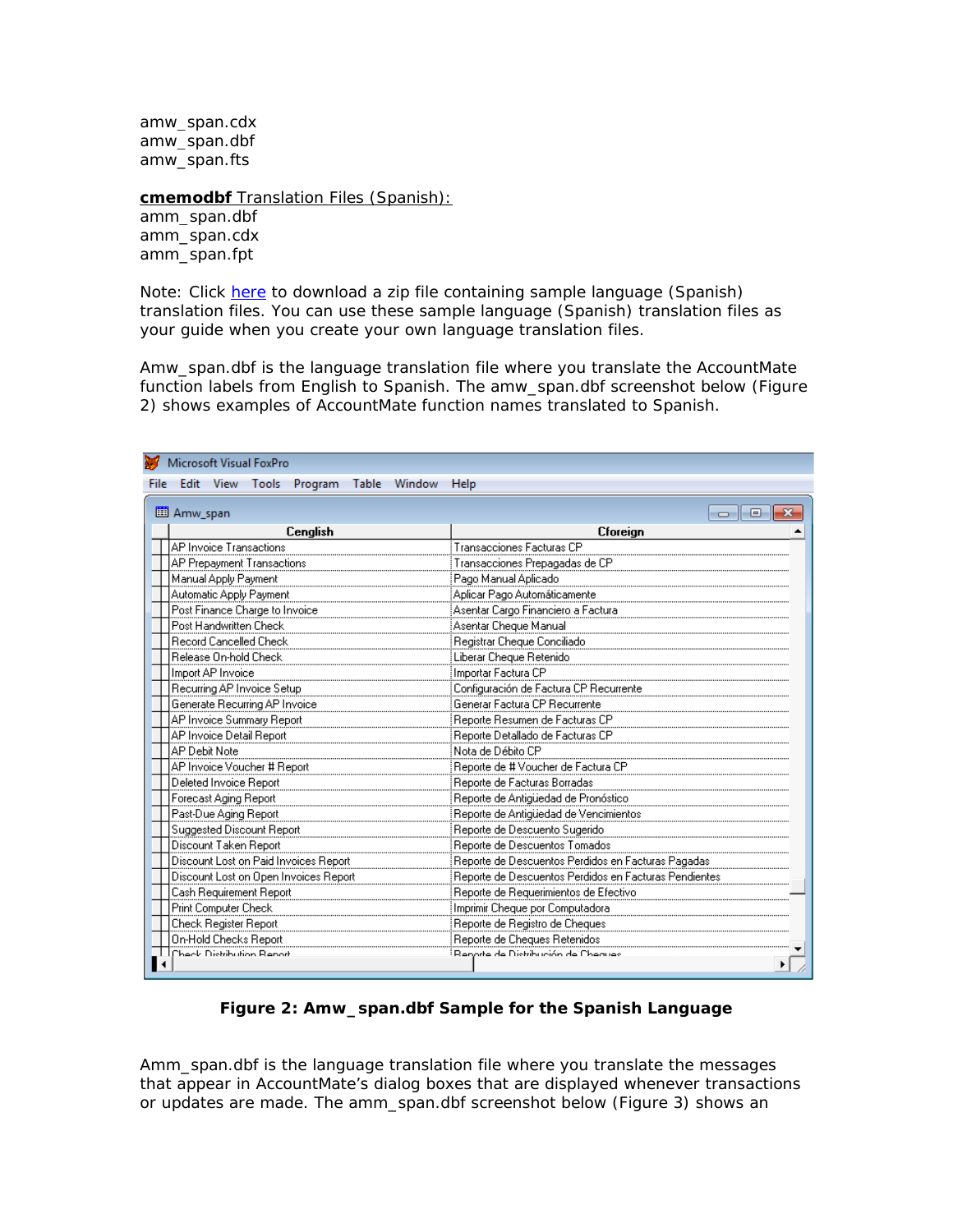example of an English message that is translated to Spanish.



**Figure 3: Amm\_span.dbf Sample for the Spanish Language**

To set up the Spanish language version, follow these procedures:

## **AccountMate for LAN**

- 1. Verify that the AccountMate for LAN is installed.
- 2. Place a copy of the Spanish translation files in the AccountMate root directory (e.g. AMLAN folder). Click [here](http://www.accountmate.com/businesspartner/pdfdownload.asp?info/technotes/1271/sample_translation_tables.zip) to download the zip file containing sample Spanish translation files.
- 3. Add the "Spanish" record in AccountMate's language table (*amlang.dbf* in the AMLAN folder) using Visual FoxPro.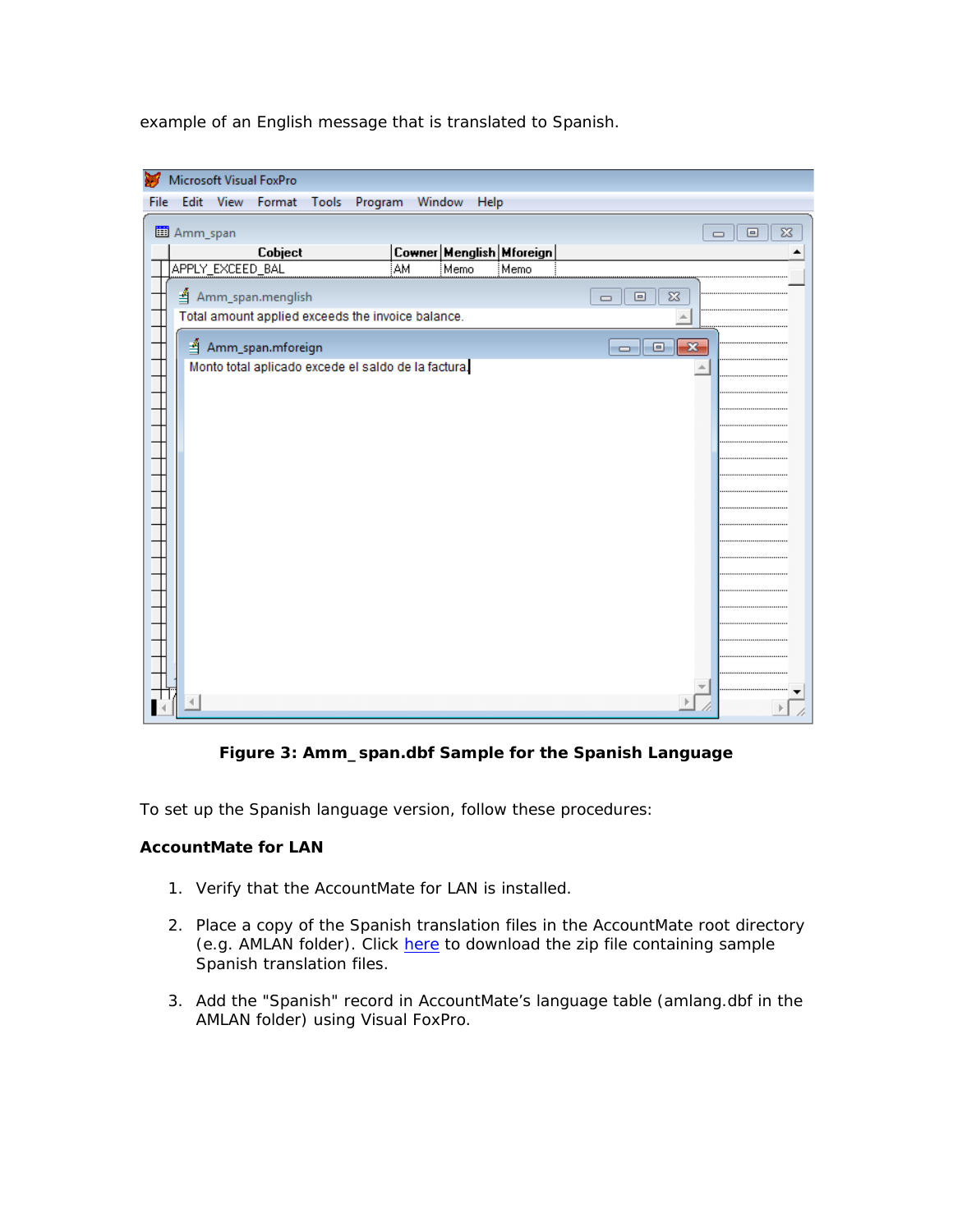| <b>Clanguage</b>     |                         |                   | Ctrandbf   Cmemodbf   Ctranhlp | <b>Ldefault</b> |  |
|----------------------|-------------------------|-------------------|--------------------------------|-----------------|--|
| record               | <b>Existing</b> English |                   | AMM ENGL AMW                   |                 |  |
| <b>New</b><br>record | <b>Spanish</b>          | AMW SPAN AMM SPAN |                                |                 |  |

- Do NOT delete the "English" record in this table.
- If you prefer the AccountMate Login Screen to display in Spanish,
	- o use a value of "**T**" in the *Ldefault* field (for the Spanish record); and
	- o change the Ldefault value to "**F**" for the English record.
- 4. Access the AccountMate Administrator program; then, specify in the **Setup ► Security** ► **Group/User Setup** ► **Add** (or **Edit**) **User** function the language version that you want to assign for each user. In this case, you can select either the English or Spanish language.

## **AccountMate for SQL**

- 1. Verify that AccountMate for SQL is installed.
- 2. Place a copy of the Spanish translation files in the correct AccountMate folder (e.g. AMSQL folder). Click [here](http://www.accountmate.com/businesspartner/pdfdownload.asp?info/technotes/1271/sample_translation_tables.zip) to download the zip file containing sample Spanish translation files.

*Note: If AccountMate is installed on multiple workstations that are launching AccountMate locally (e.g., AccountMate program files are installed in the workstations and the SQL database is on a server), the Spanish translation files must also be placed on each workstation's Common Files folder (for AccountMate 8 users) or AccountMate root directory (for AccountMate 7 users).*

3. Add the "Spanish" record in AccountMate's language table (**amwsys.***a***mlang***)* on the SQL server.

|                      |                         |                | clanguage   cdescript   ctrandbf   cmemodbf   ctranhlp   cdeftran   cdefmemo   Idefault   linstran   linsmemo |          |  |            |  |  |
|----------------------|-------------------------|----------------|---------------------------------------------------------------------------------------------------------------|----------|--|------------|--|--|
| record               | <b>Existing English</b> | <b>ENGLISH</b> |                                                                                                               | AMM ENGL |  | AMM ENGL 1 |  |  |
| <b>New</b><br>record | <b>Spanish</b>          |                | SPANISH AMW SPAN AMM SPAN                                                                                     |          |  | AMM_ENGL 0 |  |  |

- Do NOT delete the "English" record in this table.
- If you prefer the AccountMate Login Screen to display in Spanish,
	- o use a value of "**1**" in the **ldefault** field (for the Spanish record);and
	- o change the **ldefault** value to "**0**" for the English record.